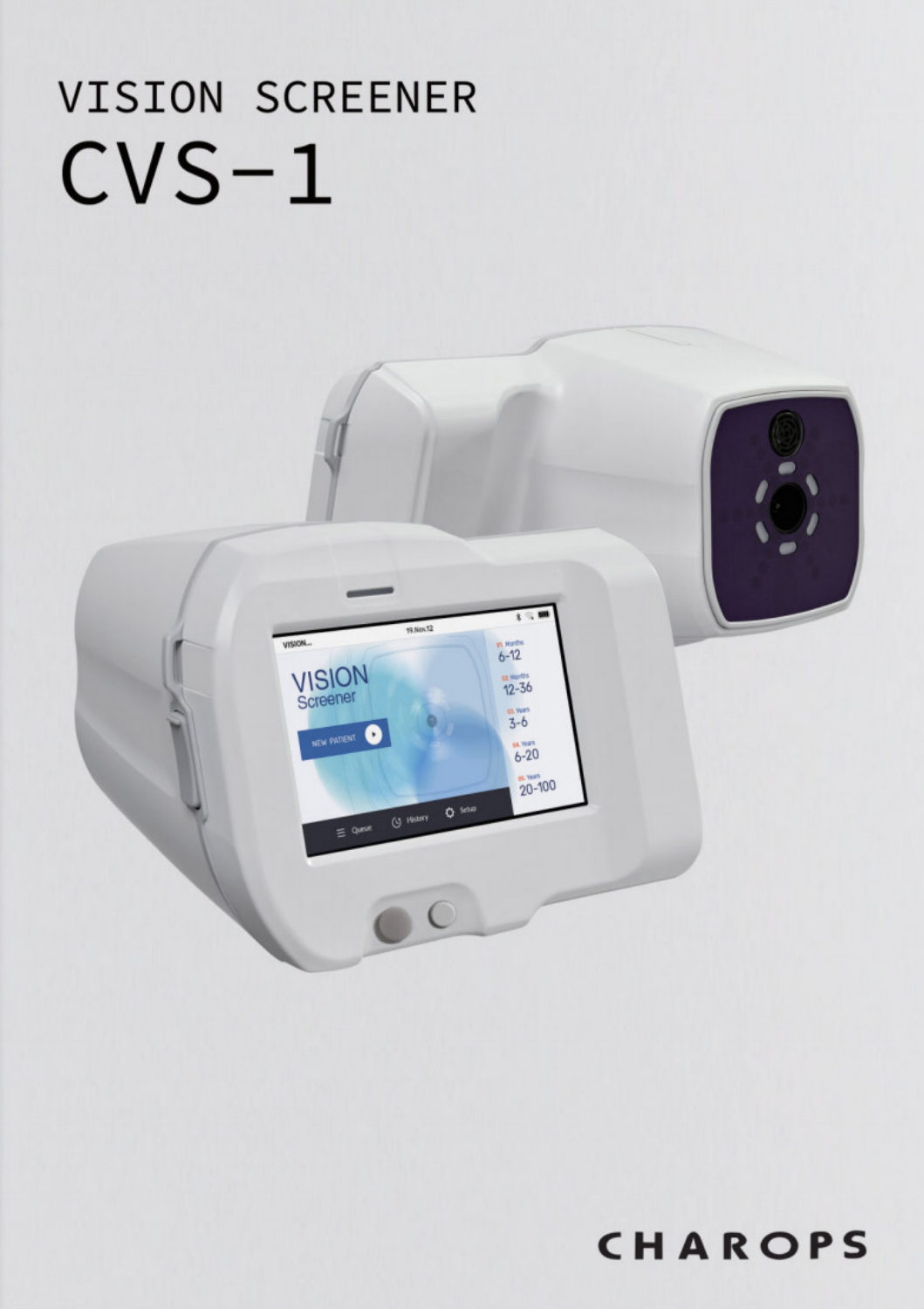

#### A Good Helper of Vision Screening

Chrops vision screener can screening shortsightedness,hyperopia, astigmatism,PD,pupil size and anisometropia fast and accurately. And it provides reference for prevention activities.

#### Test Both Eyes at One Time

Refractive diopter, PD, PD diameter, fixation asymmetry, anisometropia and other data of both eyes can be received quickly with just one test.



#### Rapid Measurement

1m test distance,non-contact test, safe and more sanitary,smart far and near focus prompts.The fastest measurement just need 0.1sec.





#### Data Transmission

Data can be bulk imported and exported by connecting with USB stick, USB cable,WIFI.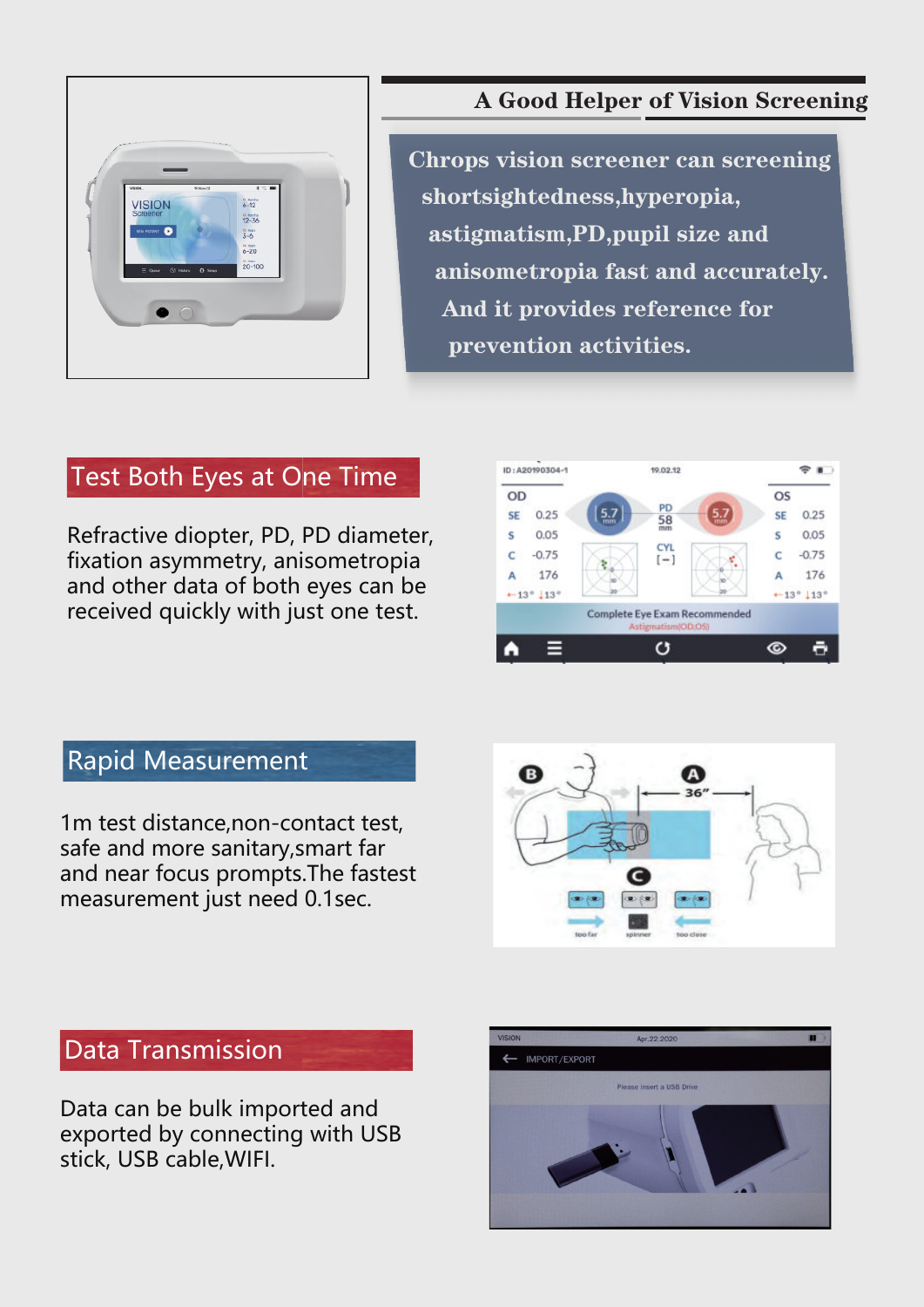#### Bluetooth Print

The external bluetooth printer is small but sensitive.If there is no need to print out, also can get the measurement result by scanning Wechat QR code.



## Built-in Rechargeable Battery

Built-in rechargeable battery with high power capacity ; adjustable brightness ; 3 levels of settings for intelligent screen saver time ; auto power-off if not using for a long time.



### Wide Range of Measurement

The rage of measurement is from 6 months to 100-year-old.In the back, there provids dynamic led and music to attract kids'eyes for easy measurements.



### Digital List, Easy & Quick

You can do paging query also quick search by names.Testing reports can be created after connecting with matching PC softwares.

| <b>VISION</b>      |  | 19.02.12  |                |    | 胄<br>m         |            |              |
|--------------------|--|-----------|----------------|----|----------------|------------|--------------|
| A                  |  | Queue     | <b>History</b> |    |                |            | Q            |
|                    |  | <b>ID</b> | Name           |    | Gender Evewear | Date       |              |
| ⊛                  |  | A10113    | <b>JungKY</b>  | м  | None           | 2019/03/14 |              |
| Æ۰                 |  | A10114    | SeoYD          | м  | Glasses        | 1994/02/15 |              |
|                    |  | A10115    | ChoMS          | м  | Contacts       | 1995/09/12 |              |
| $\frac{1}{\alpha}$ |  | A10116    | LeerW          | м  | None           | 1995/09/21 |              |
|                    |  | A10117    | LeeWC          | м  | Contacts       | 2019/05/05 |              |
|                    |  | A10118    | ChoSH          | F. | Glasses        | 2017/03/02 |              |
| ٥                  |  | A10119    | LimJM          | F  | None           | 2015/12/10 | $\checkmark$ |

#### Small Size, Light Weight, Easy to Carry